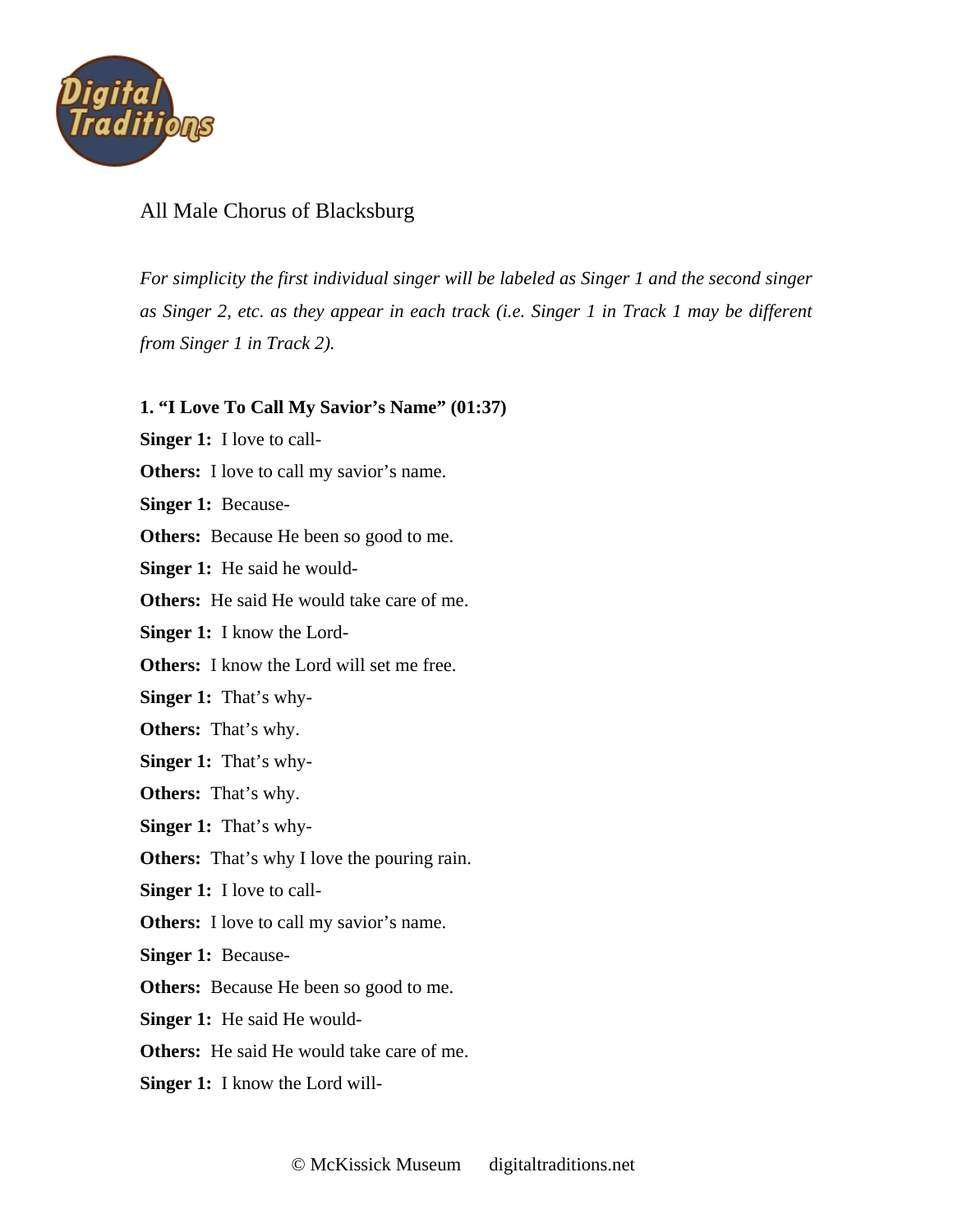**Others:** I know the Lord will set me free.

**Singer 1:** That's why-

**Others:** That's why.

**Singer 1:** That's why-

**Others:** That's why.

**Singer 1:** That's why-

**Others:** That's why I love the pouring rain.

**Singer 1:** Some folks call me noisy. I belong to the [noisy-club]. You know I shout when I get happy. Ain't that the way we priests done do. You can talk about me. Just make sure that you please [don't you talk how I bend my knees].

**Singer 1:** That's why-

**Others:** That's why.

**Singer 1:** That's why-

**Others:** That's why.

**Singer 1:** That's why-

**Others:** That's why I love the pouring rain.

## **2. "Feel Him Moving" (01:43)**

**Singer 1:** Can you feel Him moving?

**Others:** Yeahhh.

**Singer 1:** Can you feel God moving?

**Others:** Oh yes I can.

**Singer 1:** Can you feel God moving?

**Others:** Yeahhh.

**Singer 1:** Lord I-

**Others:** I can feel Him in my hand.

**Singer 1:** Yeah.

**Others:** In my hand.

**Singer 1:** Some say when I found Him my hand looked new.

**Singer 2:** Yeah.

**Singer 1:** Some say when I found Him my feet did to.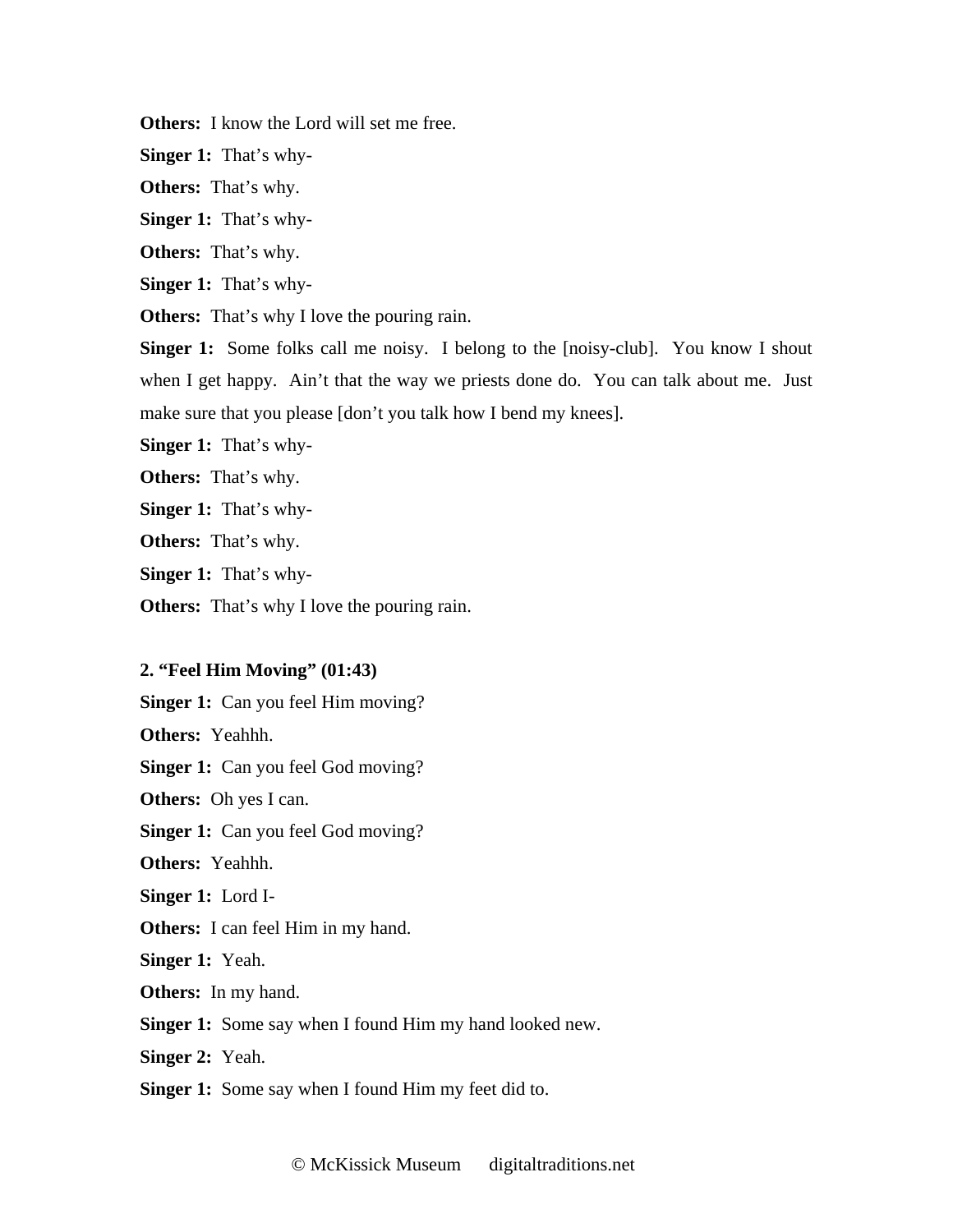**Singer 2:** Uh huh.

**Singer 1**: Some say when He touched my I started to cry.

**Singer 2:** Cry.

**Singer 1:** Some say when He touched me set my soul on fire. Can you feel Him moving?

**Others:** Yeahhh.

**Singer 1:** Can you feel God moving?

**Others:** Oh yes I can.

**Singer 1:** Can you feel God moving?

**Others:** Yeahhh.

**Singer 1:** Lord I-

**Others:** I can feel Him in my hands.

**Singer 1:** Yeahhh.

**Others:** In my hands.

**Singer 1:** When I feel Him-

**Others:** I feel Him moving.

**Singer 1:** When I feel Him-

**Others:** I feel Him moving.

**Singer 1:** Sometime I pray.

**Others:** I feel Him moving.

**Singer 1:** When I feel Him.

**Others:** I feel Him moving.

**Singer 1:** Sometime I moan.

**Others:** I feel Him moving.

**Singer 1:** Heard a man say.

**Others:** I feel Him moving.

**Singer 1:** When the feeling touch me.

**Others:** I feel Him moving.

**Singer 1:** Said my hand looked new.

**Others:** I feel Him moving.

**Singer 1:** When the feeling touch me.